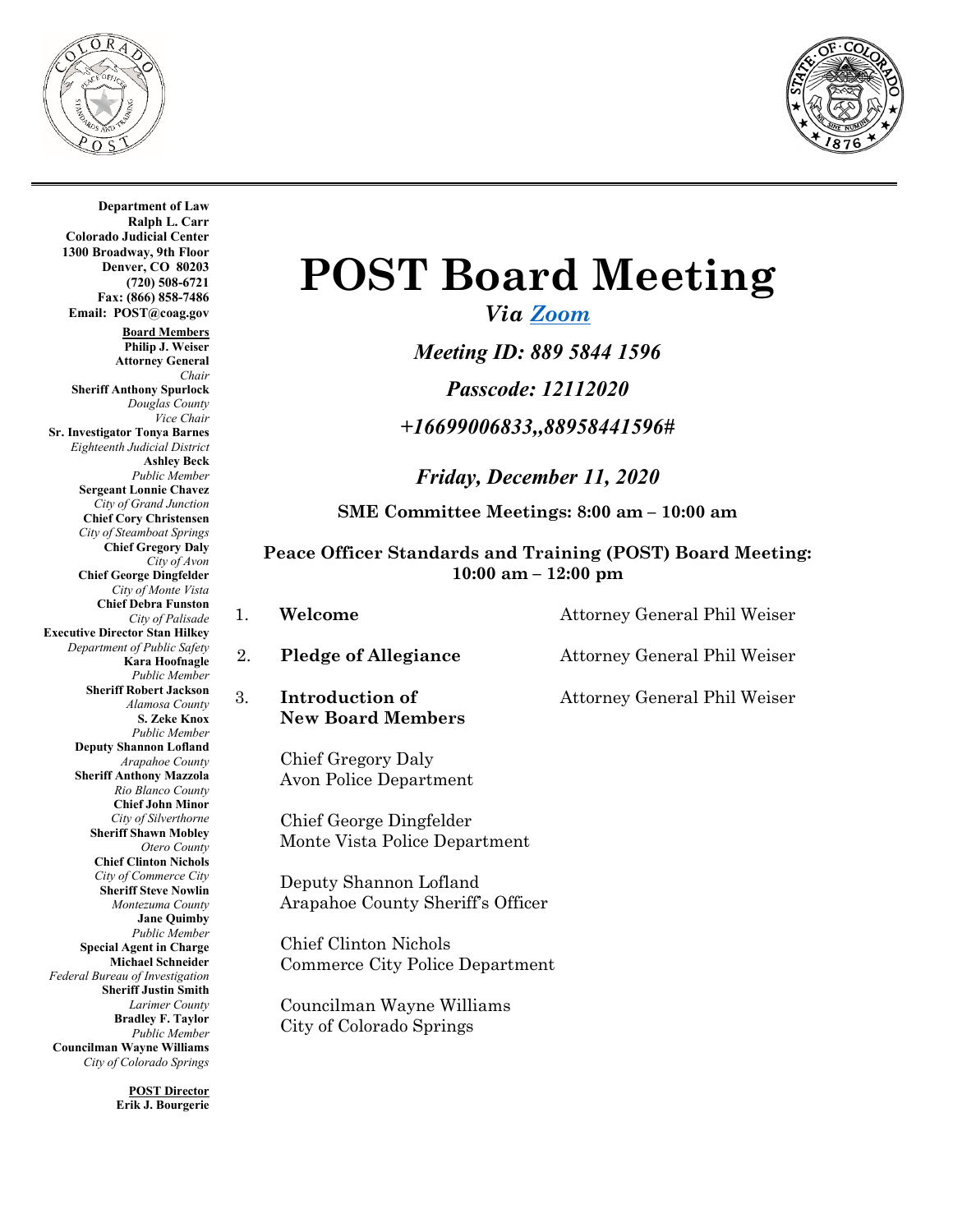#### Page 2

| 4.  | <b>Introduction of Board Members, SME Members, Staff and</b><br>Guests                        |                |                                                    |                                 |  |  |
|-----|-----------------------------------------------------------------------------------------------|----------------|----------------------------------------------------|---------------------------------|--|--|
| 5.  | <b>Roll Call</b>                                                                              |                |                                                    | Director Erik Bourgerie         |  |  |
| 6.  | <b>Approval of POST Board Work Session</b><br><b>Minutes from September 17, 2020</b>          |                |                                                    | Attorney General Phil Weiser    |  |  |
| 7.  | <b>Approval of POST Board</b><br><b>Minutes from September 18, 2020</b>                       |                |                                                    | Attorney General Phil Weiser    |  |  |
| 8.  | <b>Subject Matter Expert Committee Reports</b>                                                |                |                                                    |                                 |  |  |
|     |                                                                                               | a.             | Arrest Control                                     | <b>Agent Ike Beers</b><br>Chair |  |  |
|     |                                                                                               |                | Proposed Curriculum Change<br>SB20-217<br>$\Omega$ |                                 |  |  |
|     |                                                                                               | $\mathbf{b}$ . | Curriculum                                         | Janet Larson<br>Chair           |  |  |
|     |                                                                                               | c.             | Driving                                            | Commander Karl Smalley<br>Chair |  |  |
|     |                                                                                               | $\mathbf{d}$ . | Firearms                                           | Commander Paul Gregory<br>Chair |  |  |
|     |                                                                                               |                | Proposed Curriculum Change<br>SB20-217<br>$\Omega$ |                                 |  |  |
| 9.  | <b>Kelsey Shumway</b><br>(See supplemental handout)                                           |                | <b>Request for Rule 11 Variance Appeal</b>         | Director Erik Bourgerie         |  |  |
| 10. | <b>Peace Officer Certification</b><br><b>Revocation Actions</b><br>(See supplemental handout) |                |                                                    | Director Erik Bourgerie         |  |  |

**POST Rule 9 - Revocation of Peace Officer Certifications:** Pursuant to § 24-31-305(2)(a), C.R.S., a Colorado peace officer certification issued pursuant to subsection (1) or (1.3) of this section or 24-31-308 shall be suspended or revoked by the POST Board if the certificate holder has been convicted of a felony at any time, or has been convicted on or after July 1, 2001, of any misdemeanor described in subsection (1.5) of § 24-31-305, C.R.S. A Colorado peace officer certification may also be suspended or revoked if pursuant to  $\S$  24-31-305(2.5), C.R.S., a law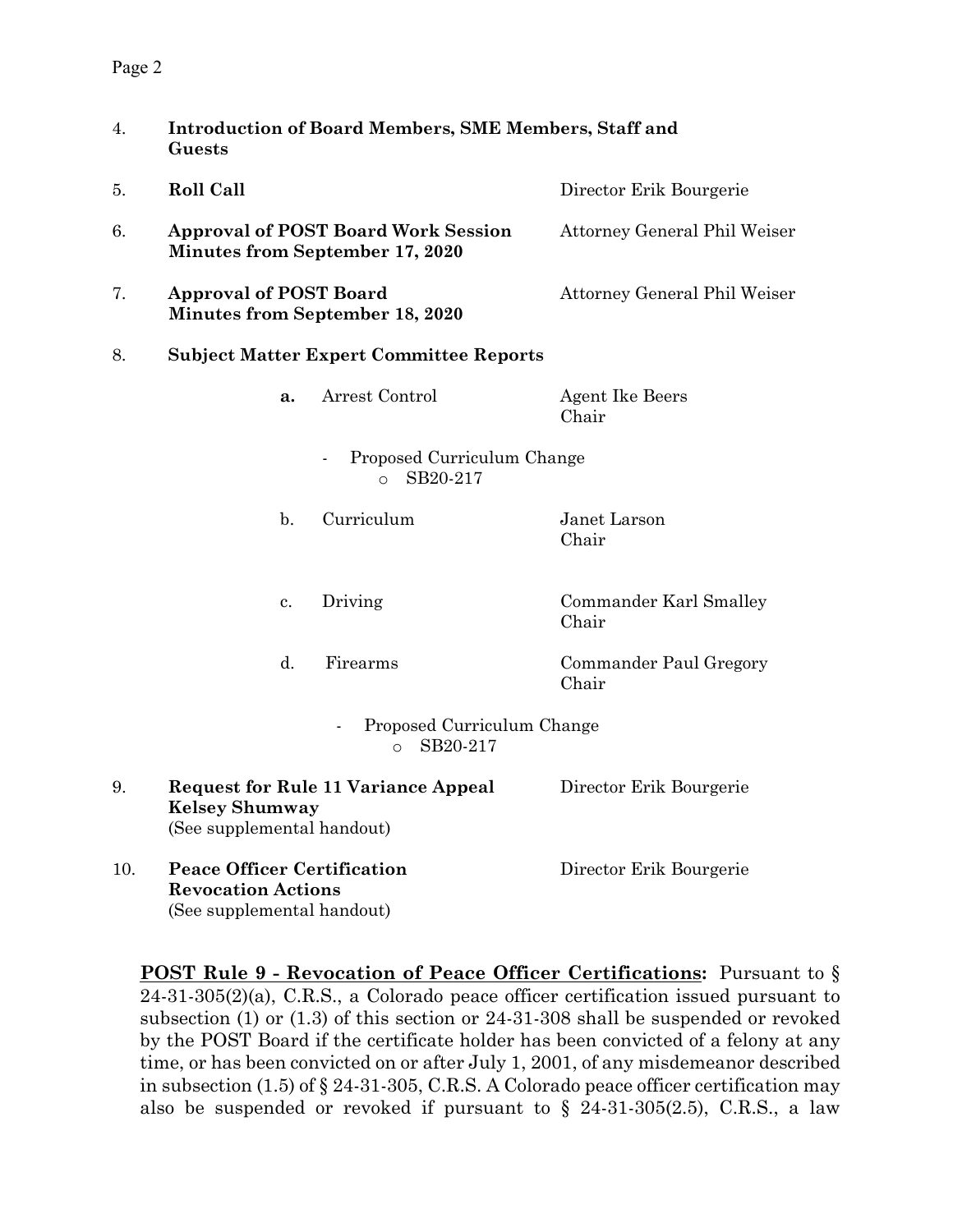enforcement agency has found, by clear and convincing evidence, that the certificate holder has knowingly made an untruthful statement concerning a material fact while testifying under oath, or during an internal affairs investigation or comparable administrative investigation; or knowingly omitted a material fact on an official criminal justice record, or has otherwise failed to meet the certification requirements established by the Board. For purposes of this Rule 9, a deferred judgment and sentencing agreement, deferred prosecution agreement, or pretrial diversion agreement concerning a felony or any misdemeanor described in (1.5) of § 24-31-305, whether pending or successfully completed, also support the suspension or revocation of a Colorado peace office certification.

*The certificate holders in the following matters did not appear at the show cause hearing or indicate any intent to oppose the revocation. Unless any member objects and asks to consider one, or all of these matters separately, they will all be presented to this Board as a group.*

#### **Felony Convictions:**

1. No. F20-03, Sara Marie Strickland, Certification (PID 8694-5471). On June 15, 2020, Respondent was granted a deferred sentence after a guilty plea for one count of §18- 4-203 (1) 2nd Degree Burglary, a Felony, in Case No. 20CR524 in the Denver County Court. The respondent was employed as a peace officer on the date of the offense (Date of Offense: January 18, 2020) with Park County Sheriff's Office (Date of Separation: January 20, 2020). The respondent has failed to comply with POST Show Cause Order No. F20-03 by failing to appear at the scheduled Show Cause Hearing on August 18, 2020. POST Director Erik J. Bourgerie recommends revocation of Sara Marie Strickland's Colorado Peace Officer Certification (PID 8694-5471).

#### **Misdemeanor Convictions:**

2. No. M20-04, Justin D. Moore, Certification (PID 135484). On July 24, 2020, Respondent accepted a pretrial diversion plea agreement for one count of §18-3-204 (1)(a) Third Degree Assault-know/reckless cause injury, a misdemeanor, and one count of §18-9-111 (1)(a) Harassment-strike/shove/kick, a misdemeanor, in Case No. 19M627 in the La Plata County Court. The respondent was employed as a peace officer on the date of the offense (Date of Offense: December 01, 2019) with the Durango Police Department (Date of Separation: December 10, 2019). The respondent has failed to comply with POST Show Cause Order No. M20-04 by failing to appear at the scheduled Show Cause Hearing on September 22, 2020. POST Director Erik J. Bourgerie recommends revocation of Justin D. Moore's Colorado Peace Officer Certification (PID 135484).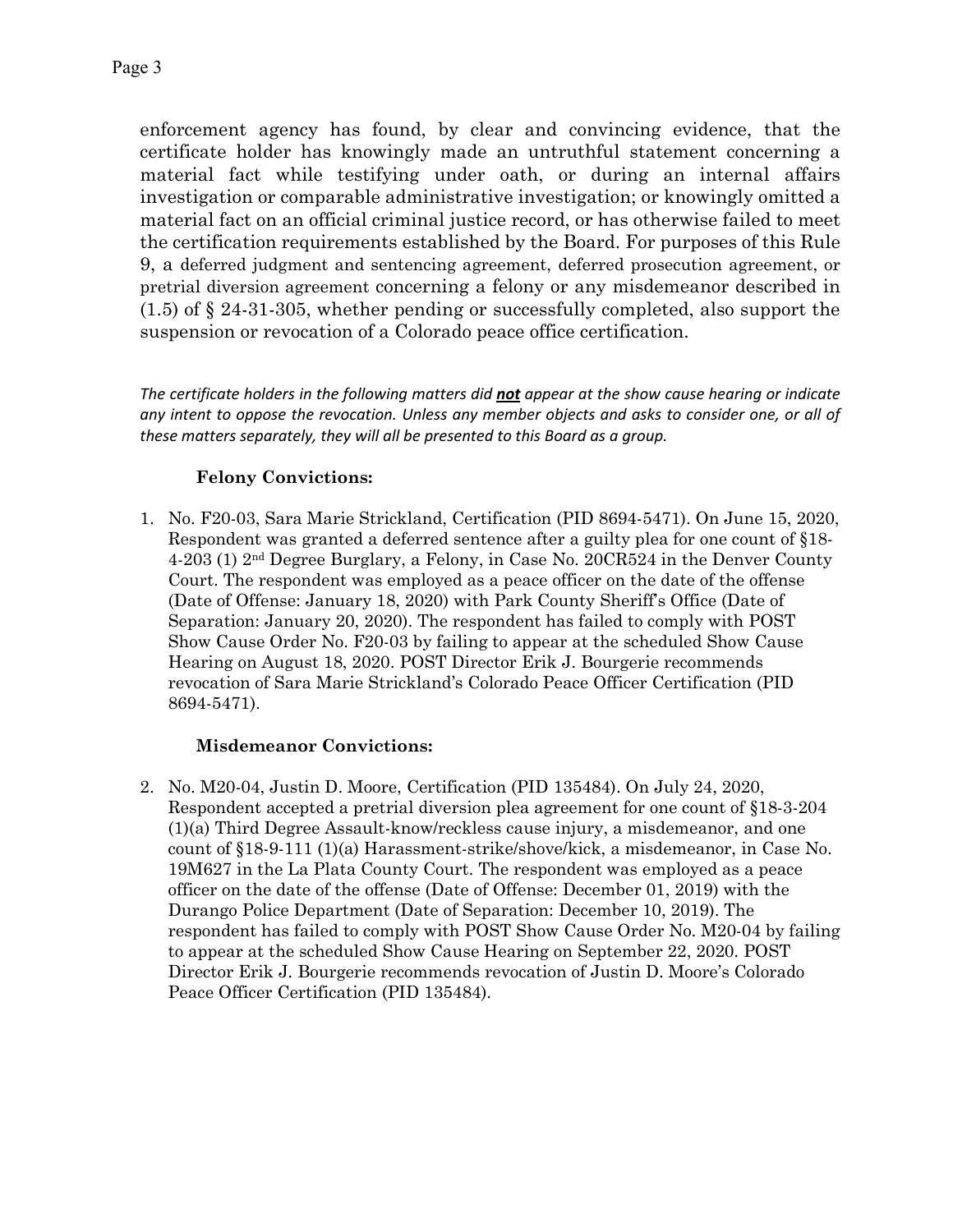#### **Untruthfulness:**

- 3. No. U20-01, Christopher Goble, Certification (PID 2383-3503). On January 3, 2020, City of Lone Tree Police Department notified Colorado Peace Officer Standards & Training that the Respondent knowingly made an untruthful statement concerning a material fact or knowingly omitted a material fact during an internal affairs investigation between September 11, 2019 and December 20, 2019 (Date of Separation: January 2, 2020). The respondent did not request a Show Cause Hearing regarding this matter. POST Director Erik J. Bourgerie recommends revocation of Christopher Goble's Peace Officer Certification (PID 2383-3503).
- 4. No. U20-02, Richard Jones, Certification (PID 118977). On January 7, 2020, Pueblo Police Department notified Colorado Peace Officer Standards & Training that the Respondent knowingly made an untruthful statement concerning a material fact or knowingly omitted a material fact while testifying under oath on October 16, 2019 (Date of Separation: January 3, 2020). The respondent did not request a Show Cause Hearing regarding this matter. POST Director Erik J. Bourgerie recommends revocation of Richard Jones' Peace Officer Certification (PID 118977).
- 5. No. U20-05, Christopher Tonge, Certification (PID 138380). On February 11, 2020, Bayfield Marshal's Office notified Colorado Peace Officer Standards & Training that the Respondent knowingly made an untruthful statement concerning a material fact or knowingly omitted a material fact during an administrative investigation and/or disciplinary process on January 9, 2020 (Date of Separation: January 19, 2020). The respondent did not request a Show Cause Hearing regarding this matter. POST Director Erik J. Bourgerie recommends revocation of Christopher Tonge's Peace Officer Certification (PID 138380).
- 6. No. U20-06, Russell Smith, Certification (PID 2659-3626). On February 26, 2020, El Paso County Sheriff's Office notified Colorado Peace Officer Standards & Training that the Respondent knowingly made an untruthful statement concerning a material fact or knowingly omitted a material fact on an official criminal justice record between November 28, 2019 and February 3, 2020 (Date of Separation: February 21, 2020). The respondent did not request a Show Cause Hearing regarding this matter. POST Director Erik J. Bourgerie recommends revocation of Russell Smith's Peace Officer Certification (PID 2659-3626).
- 7. No. U20-07, Jeremy Gay, Certification (PID 113201). On April 22, 2020, Delta Police Department notified Colorado Peace Officer Standards & Training that the Respondent knowingly made an untruthful statement concerning a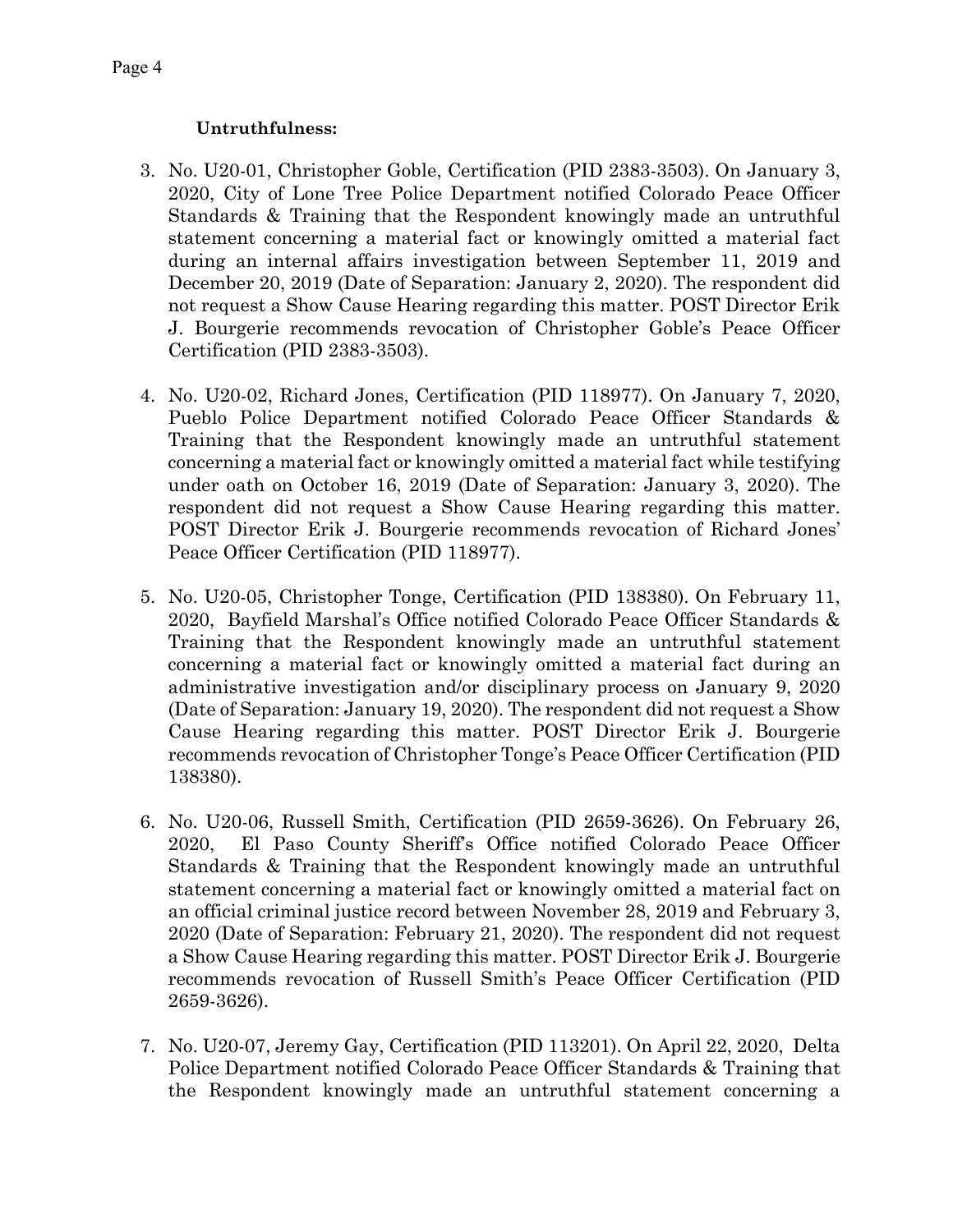material fact or knowingly omitted a material fact on an official criminal justice record on March 19, 2020 (Date of Separation: April 2, 2020). The respondent did not request a Show Cause Hearing regarding this matter. POST Director Erik J. Bourgerie recommends revocation of Jeremy Gay's Peace Officer Certification (PID 113201).

8. No. U20-08, Lara Dreiling, Certification (PID 118499). On August 7, 2020, Arapahoe County Sheriff's Office notified Colorado Peace Officer Standards & Training that the Respondent knowingly made an untruthful statement concerning a material fact or knowingly omitted a material fact on an official criminal justice record and during an internal affairs investigation on October 23, 2019 (Date of Separation: November 20, 2019). The respondent did not request a Show Cause Hearing regarding this matter. POST Director Erik J. Bourgerie recommends revocation of Lara Dreiling's Peace Officer Certification (PID 118499).

12. **Legislative Update** Deputy Attorney General

Kurt Morrison

- SB20-217 Updates/Pending Legislation
- Domestic Violence Firearms
- Safe Gun Storage
- Hiring Database

#### 13. **Updates:**

|             | a. Decertification Database                    | Director Erik Bourgerie              |
|-------------|------------------------------------------------|--------------------------------------|
|             | b. Job Task Analysis Update                    | Director Erik Bourgerie              |
|             | c. Rural and Small Scholarship Grant<br>Update | Grants Manager<br>Kimberly Hernandez |
|             | d. Credentialing for LE Agencies<br>Update     | Grants Manager<br>Kimberly Hernandez |
|             | e. My Why Project Update                       | Director Erik Bourgerie              |
| $f_{\cdot}$ | <b>Benchmark Transition</b>                    | Director Erik Bourgerie              |
|             | g. Mental Health and Wellness<br>Subcommittee  | Training Specialist<br>Jared Torsney |
|             | h. Safe Gun Storage PSA's                      | Attorney General Phil Weiser         |
|             |                                                |                                      |

# 11. **Rule Making** Director Erik Bourgerie